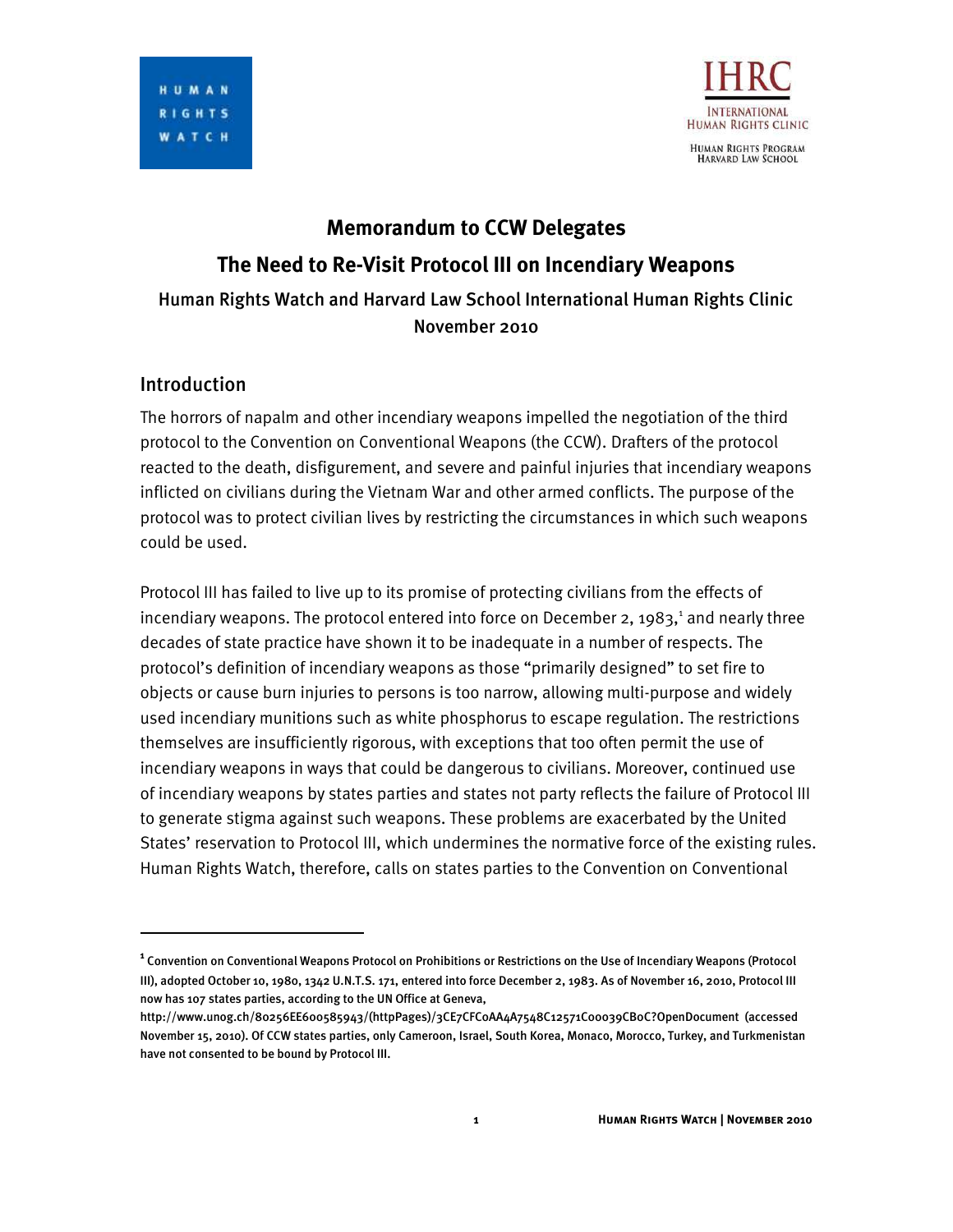Weapons to review and reevaluate the adequacy of Protocol III from a humanitarian perspective.

## White Phosphorus

Recent use of white phosphorus in conflicts in Afghanistan, Gaza, Iraq, and elsewhere both provides a case study of the civilian harm caused by incendiary munitions and illustrates the deficiencies of the protocol. White phosphorus munitions often fall through the cracks of Protocol III's definition of incendiary weapons because they are generally designed to serve as smokescreens and to illuminate targets. The negative humanitarian effects of white phosphorous munitions, regardless of their intended purpose, however, can be as serious as those of weapons designed for incendiary purposes and should be regulated accordingly. Furthermore, in at least one case where civilian casualties were reported, the United States admitted having used white phosphorous as a weapon. $2$ 

White phosphorus is a chemical substance that ignites when exposed to atmospheric oxygen. The chemical reaction creates intense heat of about 1500° F (815° C) and produces light and a thick chemical smoke. White phosphorous continues to burn while exposed to oxygen until it is exhausted. The smoke is impenetrable to infrared optics, making it especially effective for protecting tanks from guided missiles. These various properties make white phosphorus useful for creating smokescreens, illuminating and marking targets, and igniting fuel supplies, ammunition, and other materiel.

It can also be used to attack people and to "smoke out" enclosures, causing anyone inside to flee the smoke and fire by going outside where they can be attacked with high explosive rounds. This last use is controversial, even when applied to enemy combatants because of the nature of the injuries caused.

White phosphorus causes horrific injuries to humans. It is highly soluble in fat, and thus in human flesh. When it touches skin, it causes severe thermal and chemical burns, often down to the bone, that are slow to heal and likely to develop infections. Because white phosphorus burns when exposed to oxygen, wounds that have been cleaned and dressed

j

**<sup>2</sup>** A US Department of Defense spokesman reportedly told BBC News that the United States used white phosphorous as "an incendiary weapon against enemy combatants" during its 2005 attack on Fallujah, Iraq. "US Used White Phosphorous in Iraq," BBC News, November 16, 2005, http://news.bbc.co.uk/2/hi/4440664.stm (accessed November 15, 2010). Human Rights Watch did not independently confirm reports of civilian casualties from white phosphorus during the attack on Fallujah, but the media reported accounts from doctors and soldiers of burned women and children. Andrew Buncombe and Solomon Hughes, "The Fog of War: White Phosphorus, Fallujah and Some Burning Questions," The Independent (UK), November 15, 2005, http://www.independent.co.uk/news/world/americas/the-fog-of-war-white-phosphorus-fallujah-and-some-burningquestions-515345.html (accessed November 16, 2010).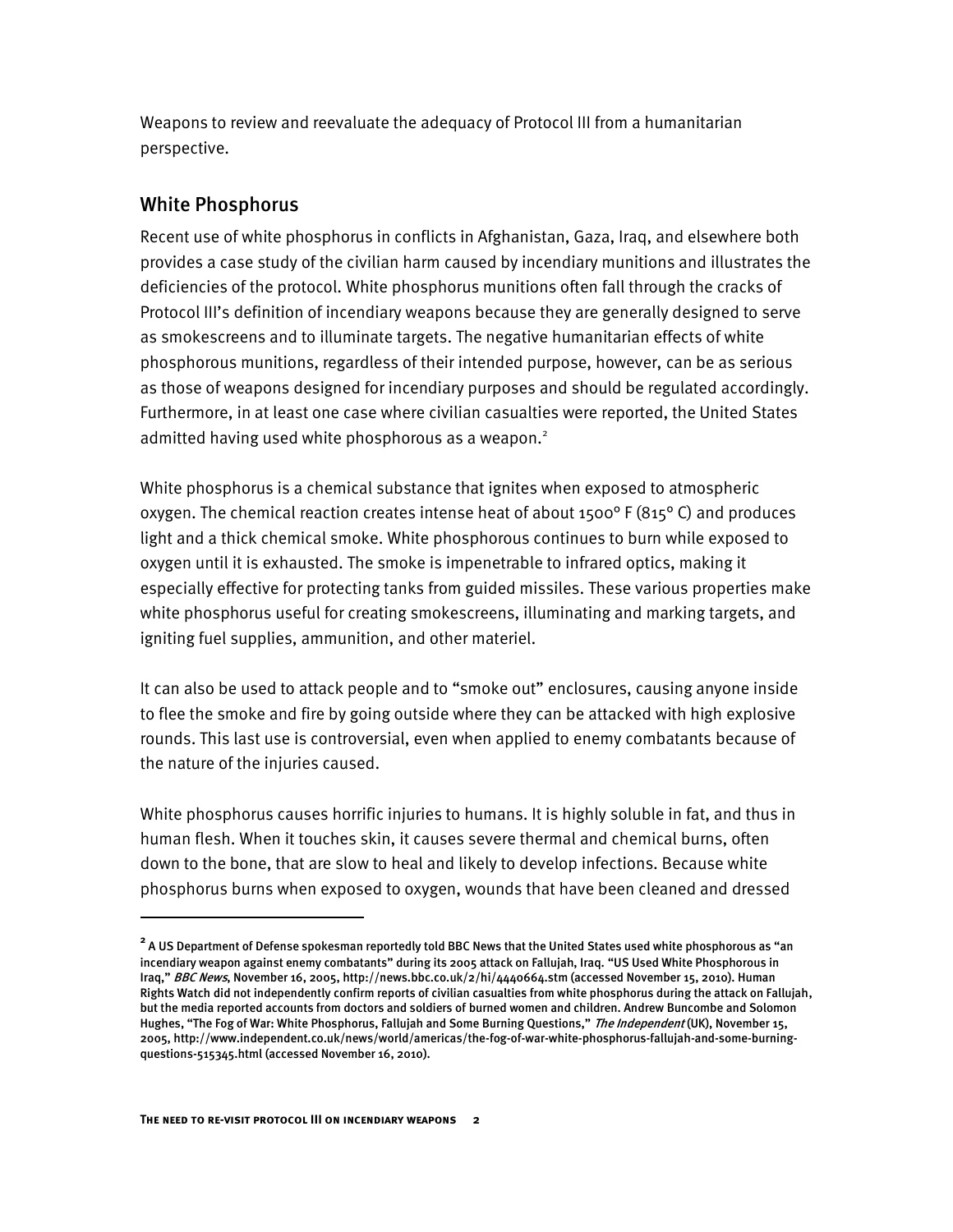can reignite when the dressings are removed. White phosphorus can also enter the bloodstream through the burns and cause multiple organ failure. For this reason, burns on only 10 percent of the body are often fatal.<sup>3</sup>

White phosphorus was first used in World War I and was subsequently used extensively in World War II and the Vietnam War. Reports of recent use include by the Taliban and NATO forces in Afghanistan (2009),<sup>4</sup> Israel in Gaza and Lebanon (2008 and 2006, respectively),<sup>5</sup> Ethiopia in Somalia (2007), $^{\circ}$  US and UK in Iraq (2004),<sup>7</sup> and Russia in Chechnya (1994-1995). $^{8}$ 

## Article 1: Loopholes in the Definition

# Excerpt from CCW Protocol III

# Article 1: Definitions

j

For the purpose of this protocol:

1. "Incendiary weapon" means any weapon or munition which is primarily designed to set fire to objects or to cause burn injury to persons through the action of flame, heat, or combination thereof, produced by a chemical reaction of a substance delivered on the target.

- (a) Incendiary weapons can take the form of, for example, flame throwers, fougasses, shells, rockets, grenades, mines, bombs and other containers of incendiary substances.
- (b) Incendiary weapons do not include:

<sup>&</sup>lt;sup>3</sup> "Identification of Explosive White Phosphorus Injury and Its Treatment," signed by Dr. Gil Hirshorn, Colonel, Head of the Trauma Unit, Headquarters of the Chief Military Medical Officer, Ref. Cast Lead SH9 01293409 (original Hebrew on file at Human Rights Watch); "Exposure to White Phosphorus," signed by Dr. Leon Fulls, Ministry of Health War Room, January 15, 2009, Ref. Cast Lead SH9 01393109 (original Hebrew on file at Human Rights Watch); Global Security, "White Phosphorus," http://www.globalsecurity.org/military/systems/munitions/wp.htm (accessed November 6, 2010).

**<sup>4</sup>** "Taleban 'used white phosphorus,'" BBC News, May 11, 2009, http://news.bbc.co.uk/2/hi/8045012.stm (accessed October 27, 2010); "Afghanistan: NATO Should 'Come Clean' on White Phosphorus," Human Rights Watch news release, May 8, 2009, http://www.hrw.org/en/news/2009/05/08/afghanistan-nato-should-come-clean-white-phosphorus; "U.S.: Afghan Militants Using White Phosphorous," Associated Press, November, 5, 2009,

http://www.msnbc.msn.com/id/30672076/ns/world\_news-south\_and\_central\_asia (accessed November 16, 2010). While NATO and US spokespersons confirmed to Human Rights Watch and the Associated Press use of white phosphorus by NATO troops in Afghanistan, their reports did not make it clear if use was by the United States or other NATO forces.

<sup>&</sup>lt;sup>5</sup> Human Rights Watch, *Rain of Fire: Israel's Unlawful Use of White Phosphorus in Gaza (New York: Human Rights Watch, March* 2009), http://www.hrw.org/en/reports/2009/03/25/rain-fire; Damien McElroy, "Israel Accused of Using Illegal White Phosphorus Shells in Gaza," The Telegraph (UK), January 11, 2009,

http://www.telegraph.co.uk/news/worldnews/middleeast/israel/4218237/Israel-accused-of-using-illegal-white-phosphorusshells-in-Gaza.html (accessed Oct. 27, 2010); Meron Rappaport, "Israel Admits Using Phosphorus Bombs during War in Lebanon," Haaretz.com, October 22, 2006, http://www.haaretz.com/news/israel-admits-using-phosphorus-bombs-duringwar-in-lebanon-1.203078 (accessed on November 16, 2010).

**<sup>6</sup>** Report of the Monitoring Group on Somalia pursuant to UN Security Council resolution 1724 (2006), S/2007/436, July 17, 2007, http://www.fas.org/asmp/campaigns/MANPADS/2007/S\_2007\_436.pdf (accessed November 16, 2010).

<sup>&</sup>lt;sup>7</sup> "US Used White Phosphorous in Iraq," *BBC News*; "UK used white phosphorus in Iraq," *BBC News*, November 16, 2005, http://news.bbc.co.uk/2/hi/uk\_news/politics/4441822.stm (accessed November 16, 2010).

<sup>&</sup>lt;sup>8</sup> Lester W. Grau, "Changing Russian Urban Tactics: The Aftermath of the Battle for Grozny," *INSS Strategic Forum*, no. 28, July 1995, http://fmso.leavenworth.army.mil/documents/grozny.htm (accessed November 16, 2010).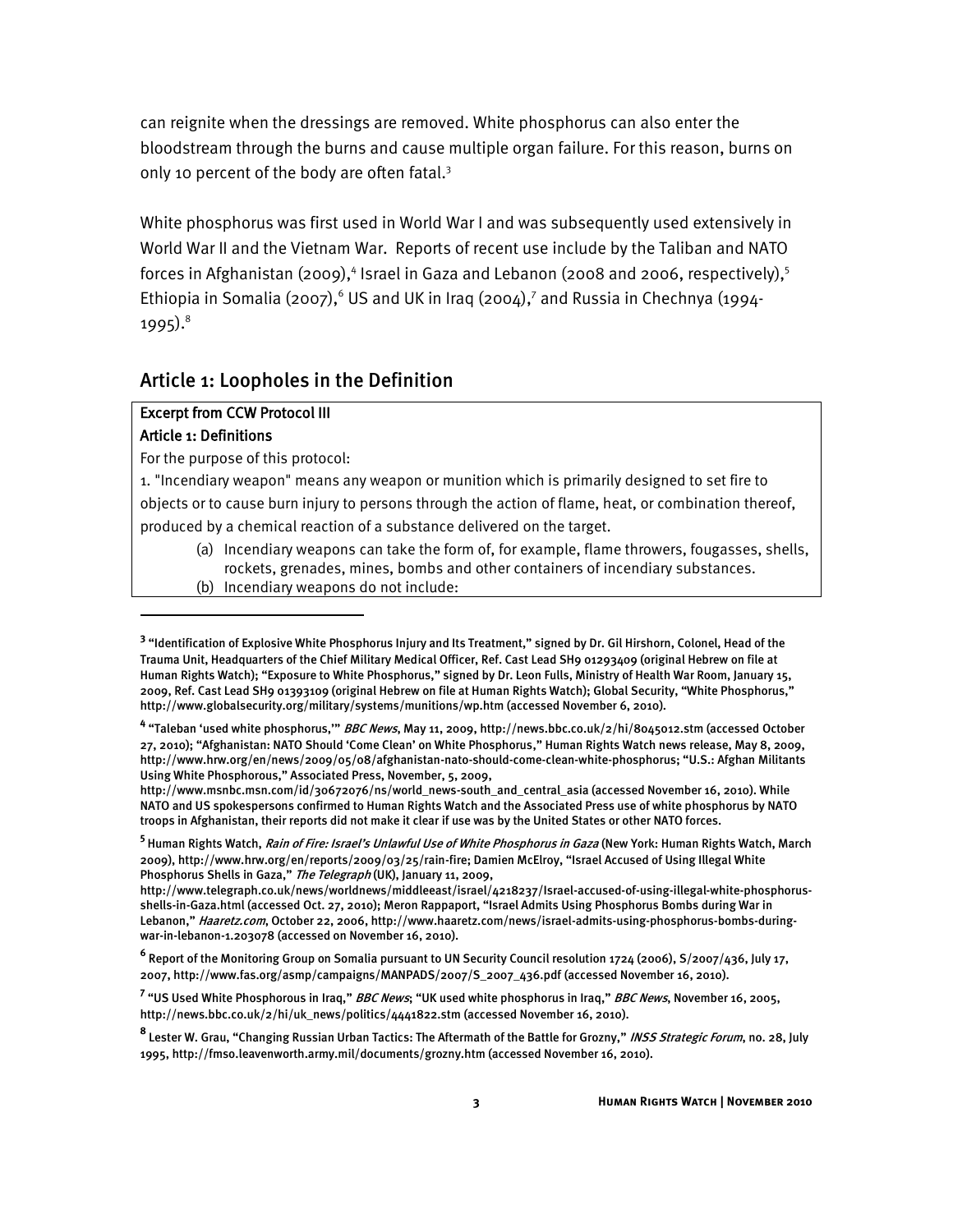- (i) Munitions which may have incidental incendiary effects, such as illuminants, tracers, smoke or signalling systems;
- (ii) Munitions designed to combine penetration, blast or fragmentation effects with an additional incendiary effect, such as armour-piercing projectiles, fragmentation shells, explosive bombs and similar combined-effects munitions in which the incendiary effect is not specifically designed to cause burn injury to persons, but to be used against military objectives, such as armoured vehicles, aircraft and installations or facilities.

The definition of incendiary weapons in Protocol III is too narrow and fails in particular to deal adequately with multi-purpose incendiary munitions. Article 1 of Protocol III provides a loophole for such munitions in two ways: it focuses on the purpose for which incendiaries are "primarily designed" and provides exceptions for those munitions with incendiary effects that are "incidental." A strong definition is critical because it determines which munitions are covered by the rest of the protocol.

The language of Article 1(1) creates a loophole by defining incendiary weapons in terms of the purpose for which a device was "primarily designed." The most natural reading of this language is that it refers to the purpose identified by the developer and manufacturer. Some incendiary munitions, such as white phosphorus, can serve multiple functions. While certain artillery shells may be labeled by their manufacturers as "primarily designed" to produce smokescreens to conceal troop movements, those same shells can be used as incendiary weapons to attack humans and military or civilian objects, causing dramatic civilian harm.

For example, because M825E1 155mm artillery projectile rounds assembled at the Pine Bluff Arsenal in the United States are described by defense experts as smoke munitions,<sup>9</sup> Article 1(1) could be read to exclude them from the purview of Protocol III. These rounds are extremely dangerous, however, when used near civilians. During a 22-day operation in Gaza in late 2008 and early 2009, Israel Defense Forces (IDF) air burst M825E1 rounds over heavily populated areas, including most notably a UN compound.<sup>10</sup> Each artillery round delivered burning white phosphorus wedges, setting fire to civilian buildings, including a school and a hospital, burning civilians, and causing terror.<sup>11</sup> This harm could have been either a side

I

**<sup>9</sup>** Pine Bluff Arsenal's mission statement reads: "Pine Bluff Arsenal… serves as the Specified Mission Facility for smoke munitions and maintains the sole US capability for white phosphorus fill." Pine Bluff Arsenal, "Mission Statement," http://www.pba.army.mil/ (accessed November 16, 2010). For a description of these weapons as smoke munitions, see Global Security, "M825 155mm Projectile," http://www.globalsecurity.org/military/systems/munitions/m825.htm (accessed November 16, 2010). Other production facilities for white phosphorus munitions existed in the past.

**<sup>10</sup>** The IDF also used 120mm white phosphorus mortars, but Human Rights Watch focused its research on the use of white phosphorus artillery shells because they caused more civilian harm. Human Rights Watch, Rain of Fire, p. 12.

**<sup>11</sup>** Human Rights Watch, Rain of Fire, pp. 45-46.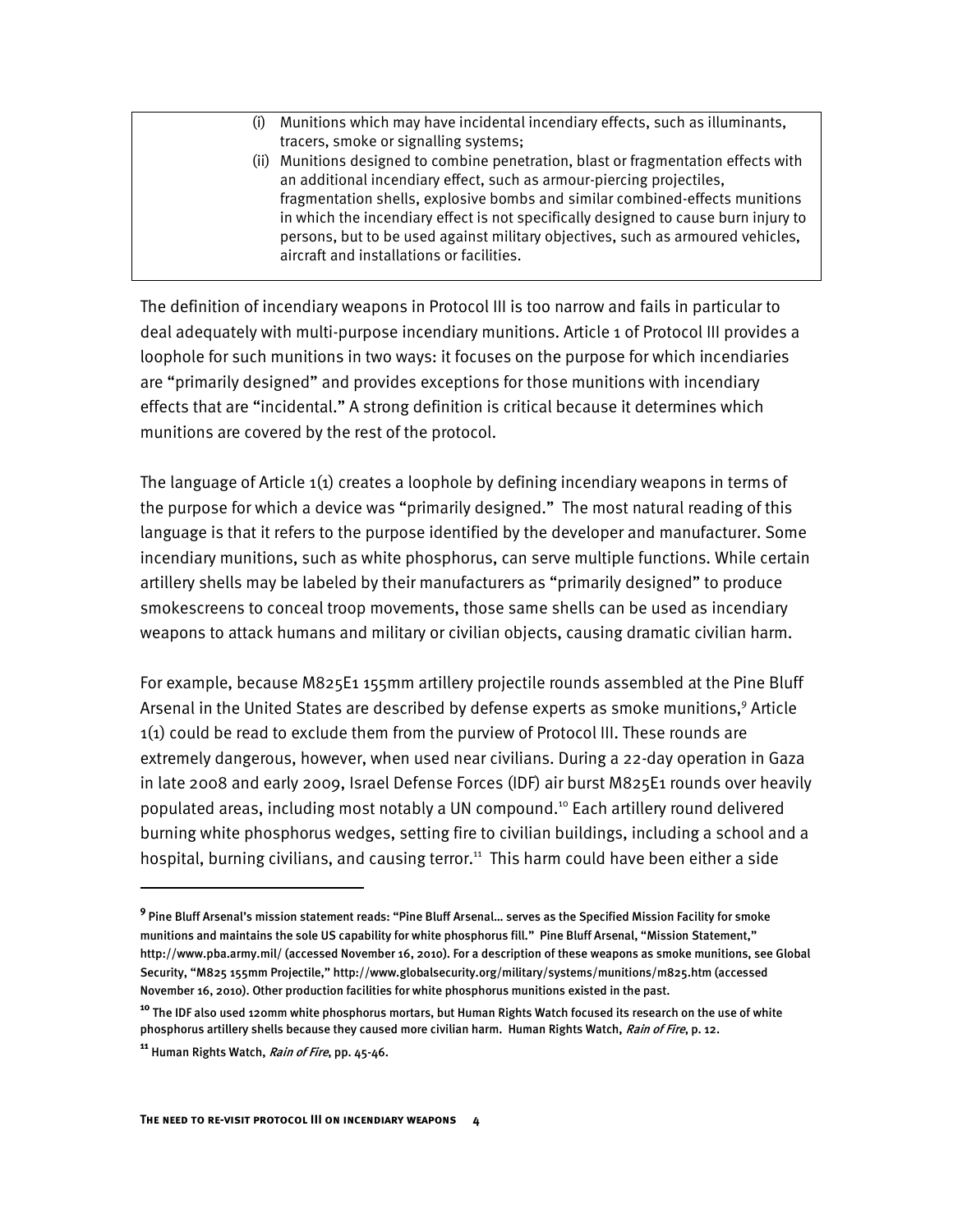effect of the use of white phosphorous as a smokescreen or the result of deliberate use of white phosphorous for another purpose, that is, as a weapon. Regardless, the use of white phosphorus shells in civilian areas is unacceptable from a humanitarian perspective.

The "primarily designed" problem is exacerbated by Article 1(b)(i), which exempts from the definition of incendiary weapons "[m]unitions which may have incidental incendiary effects, such as illuminants, tracers, smoke or signalling systems." As explained above, for white phosphorus munitions, such as the M825E1 rounds, the incendiary effects can be substantial yet seen as "incidental" to the screening or illuminating effects. The intent behind the use of white phosphorus can also be ambiguous to an outside observer, making it difficult to determine whether the incendiary effects are primary or incidental. White phosphorus munitions could be used in populated areas for their "incidental" incendiary effects under the guise of being used primarily as an obscurant or illuminant.

The IDF's use of white phosphorus in Gaza is a well-documented example of the difficulties of determining whether the effects of dual-use munitions like white phosphorus smoke rounds are primary or incidental. The IDF first denied using white phosphorus, then claimed it used the chemical only as an obscurant.<sup>12</sup> After conducting an internal investigation, the IDF said:

The IDF uses white phosphorus as a smoke screen, and uses certain smoke bombs that contain elements of white phosphorus. These uses are standard and legal. The use of smoke obscurants proved to be a very effective means, and in many cases, prevented the need to use explosive munitions whose impact would have been considerably more dangerous.<sup>13</sup>

Even if the IDF's claims are taken as true, the use of white phosphorus in Gaza illustrates the problems with Protocol III's current definition of incendiary weapons. Whatever the purpose of the IDF shelling in or near the populated areas, including of a UN Relief and Works Agency school in Beit Lahiya, the harm to civilians was significant. The attacks killed 12 civilians, wounded dozens more, and set classrooms ablaze.<sup>14</sup> Some could argue, however, that the

j

**<sup>12</sup>** "Israel Denies Banned Weapon Use," BBC News, January 11, 2009, http://news.bbc.co.uk/2/hi/middle\_east/7823078.stm (accessed November 7, 2010).

**<sup>13</sup>** "IDF Releases Information Regarding Operation Cast Lead Investigations," IDF news release, April 22, 2009, http://dover.idf.il/IDF/English/News/today/09/4/2201.htm (accessed November 7, 2010).

**<sup>14</sup>** Human Rights Watch, Rain of Fire, pp. 3-4.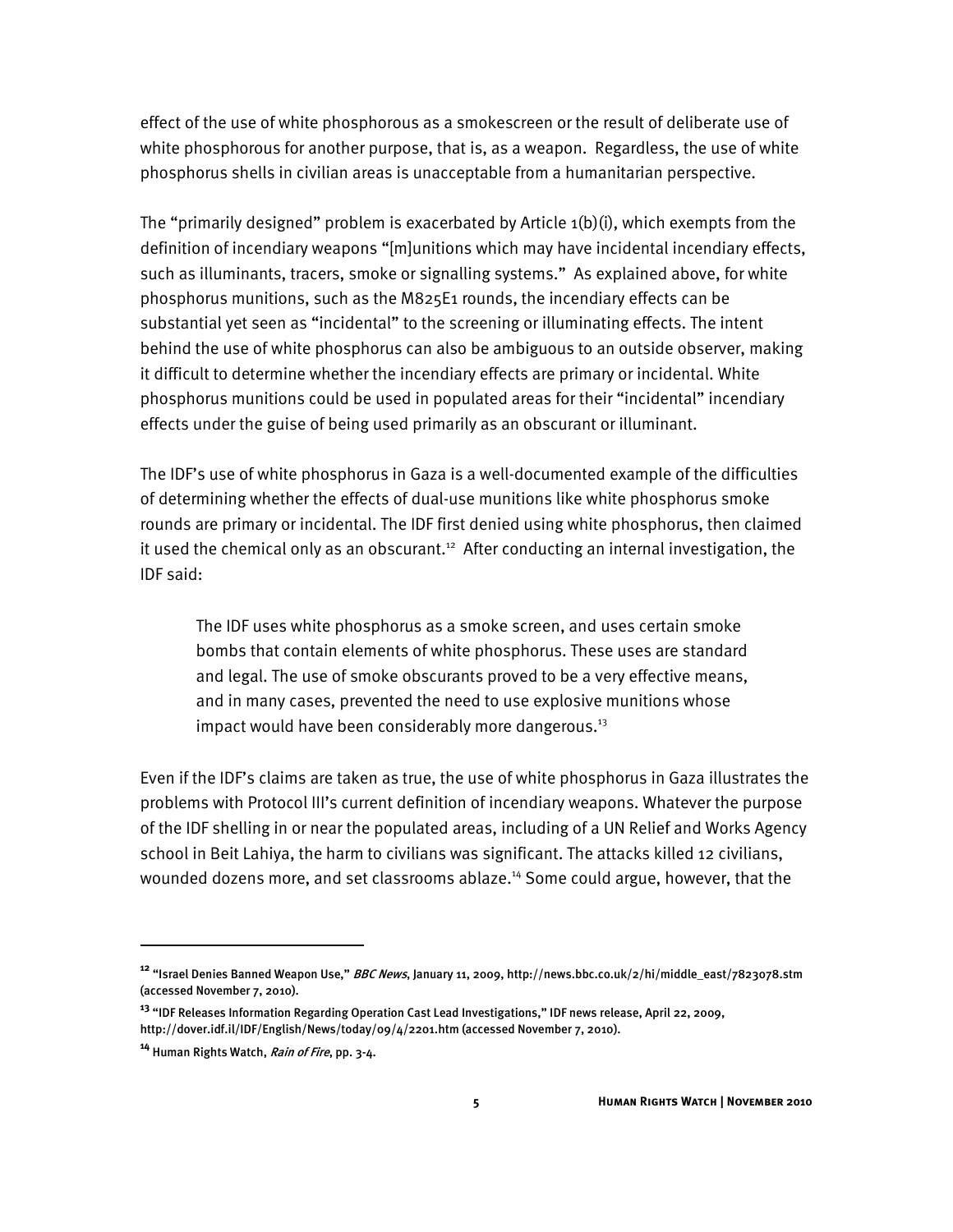protocol would not have covered those kinds of attacks by a state party. The language of Protocol III allows the munitions' serious humanitarian impacts to escape regulation.

# Article 2: Inadequate Protection of Civilians and Civilian Objects

## Excerpt from CCW Protocol III

#### Article 1: Definitions

2. "Concentration of civilians" means any concentration of civilians, be it permanent or temporary, such as in inhabited parts of cities, or inhabited towns or villages, or as in camps or columns of refugees or evacuees, or groups of nomads….

5. "Feasible precautions" are those precautions which are practicable or practically possible taking into account all circumstances ruling at the time, including humanitarian and military considerations.

#### Article 2: Protection of civilians and civilian objects

1. It is prohibited in all circumstances to make the civilian population as such, individual civilians or civilian objects the object of attack by incendiary weapons.

2. It is prohibited in all circumstances to make any military objective located within a concentration of civilians the object of attack by air-delivered incendiary weapons.

3. It is further prohibited to make any military objective located within a concentration of civilians the object of attack by means of incendiary weapons other than air-delivered incendiary weapons, except when such military objective is clearly separated from the concentration of civilians and all feasible precautions are taken with a view to limiting the incendiary effects to the military objective and to avoiding, and in any event to minimizing, incidental loss of civilian life, injury to civilians and damage to civilian objects….

In addition to having an outdated and narrow definition of incendiary weapons, Protocol III fails to protect adequately civilians and civilian objects from those weapons it does cover, especially in the case of surface-launched incendiaries.

Article 2 leaves open the possibility of civilian harm from air-delivered incendiary weapons. Article 2(2) prohibits use of such weapons "in all circumstances" where the military object of attack is "located within a concentration of civilians." This clause applies only to use in certain places, that is concentrations of civilians, however, and incendiary weapons used outside these areas still endanger civilians. US use of napalm-like Mk.-77 firebombs on the way into Baghdad in 2003 show that air-dropped incendiary weapons continue to be part of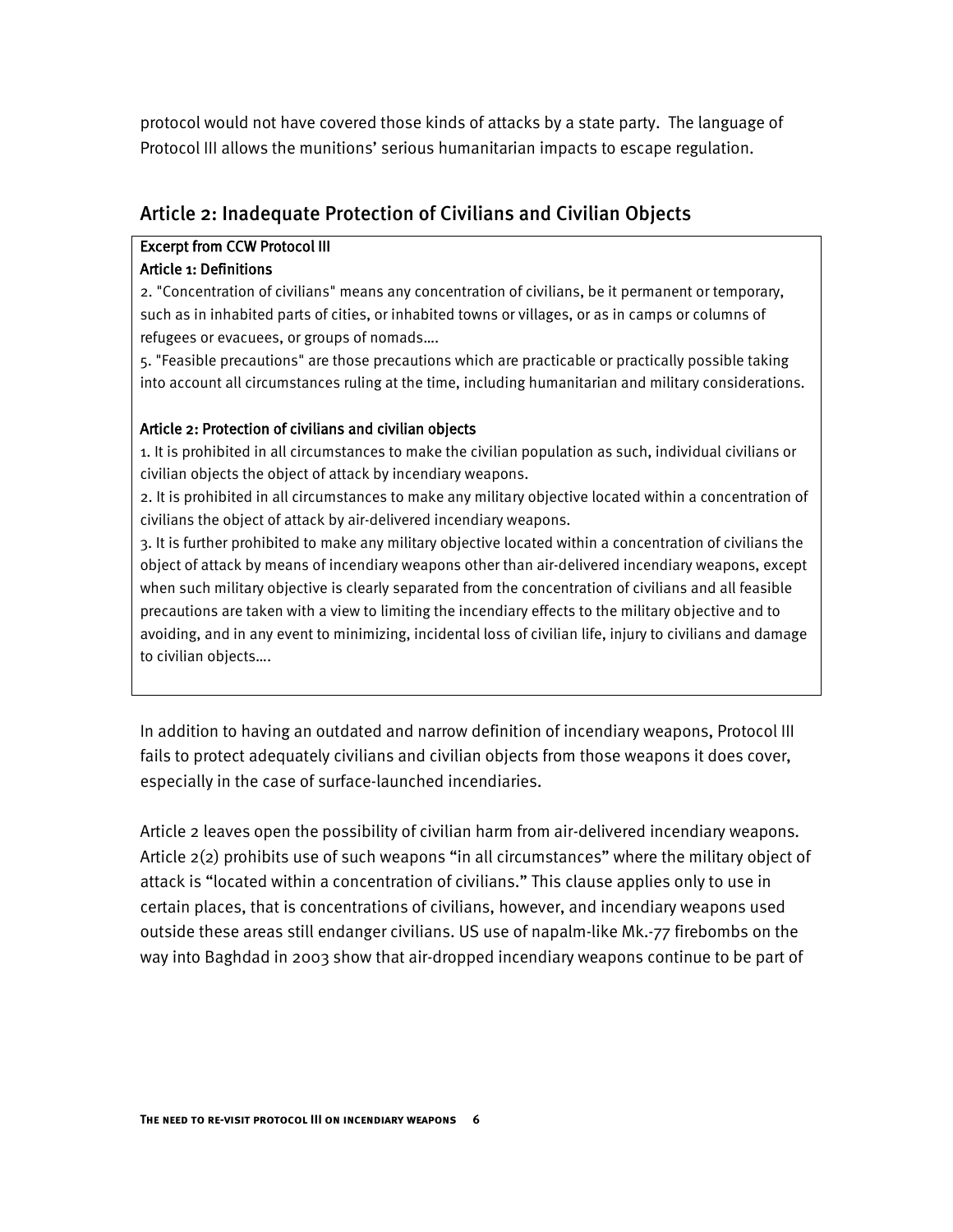#### modern warfare.<sup>15</sup>

Protocol III's protections for civilians are even weaker when incendiary weapons are surface launched.<sup>16</sup> Article  $2(3)$  regulates the use of surface-launched incendiary weapons in concentrations of civilians. It creates an exception, however, for cases in which the "military objective is clearly separated from the concentration of civilians" and "all feasible precautions" are taken to limit the "incendiary effects to the military objective" and to avoid or minimize "incidental loss of civilian life, injury to civilians and damage to civilian objects."

Attacking only military objectives that are "clearly separated" from the concentration of civilians does not necessarily guarantee the safety of civilians because civilians can still be nearby and weapons can miss their targets. In addition, even when incendiary artillery rounds do not miss their intended target, their incendiary effects cover a large area. Surfacelaunched incendiary agents, such as white phosphorus, are often delivered via artillery, which is unguided and, particularly when filled with an incendiary and used at a long range, has a wide radius of impact. The 155mm M825E1 artillery rounds the IDF used in Gaza spread white phosphorus wedges to a radius of about 125 meters (410 feet), burning civilians and setting fire to civilian buildings.

Recent use of surface-launched white phosphorous munitions—by Israel in Gaza in late 2008 and 2009, the United States in Fallujah in 2004, and Russia in Grozny in 1994—shows that the munitions are used in modern combat in populated areas and thus threaten civilians. In the aftermath of the Fallujah attacks, the media recorded reports of burned women and children. For example, a doctor said he "treated people who had their skin melted," while a resident said he saw wounds that "continued to burn on the skin even after people dumped water on the burns."<sup>17</sup>

The lax restrictions for surface-launched incendiary weapons are also problematic because non-state armed groups are more likely to possess and use them than air-launched models. These groups usually do not have aircraft, but more often possess ground equipment

j

**<sup>15</sup>** See, for example, Andrew Buncombe, "Incendiary Weapons: The Big White Lie," The Independent (UK), November 17, 2005, http://www.independent.co.uk/news/world/politics/incendiary-weapons-the-big-white-lie-515664.html (accessed November 16, 2010).

**<sup>16</sup>** At the time of negotiations of Protocol III, states were divided about whether to ban use of all incendiary weapons in populated areas or to focus regulations on air-dropped incendiaries which were believed to be less accurate. The latter approach prevailed. See W. Hays Parks, "The Protocol on Incendiary Weapons," International Review of the Red Cross, vol. 279, November-December 1990, pp. 541-542.

**<sup>17</sup>** Buncombe and Hughes, "The Fog of War," The Independent (UK).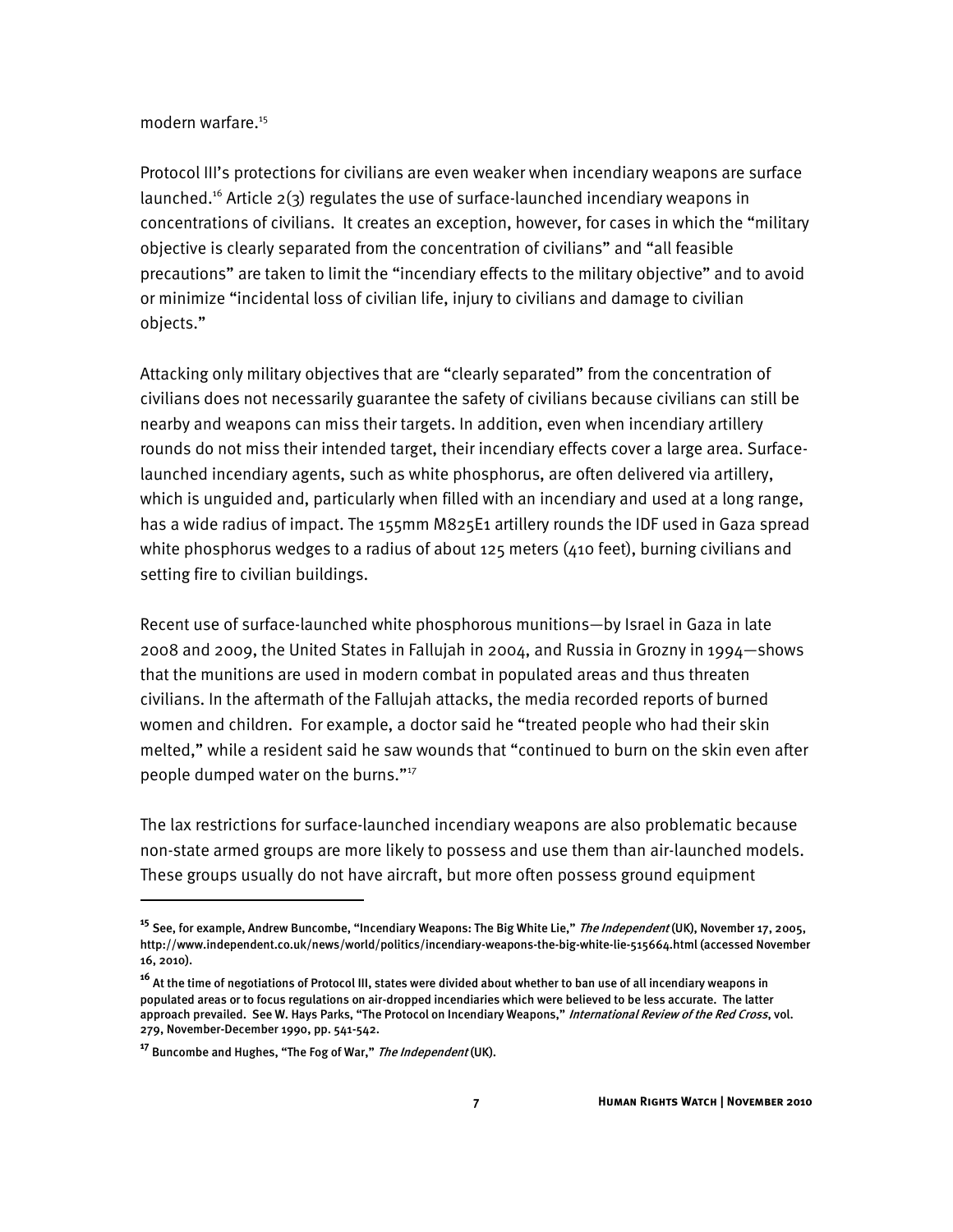suitable for firing incendiary weapons. Rebel groups are unlikely to be deterred from using such ground-launched weapons if the norm against them is less than absolute.

### The US Reservation to Protocol III

The reservation to Protocol III that the United States submitted in January 2009 has exacerbated the protocol's problems. Upon its consent to be bound by the protocol, the United States reserved "the right to use incendiary weapons against military objectives located in concentrations of civilians where it is judged that such use would cause fewer casualties and/or less collateral damage than alternative weapons...."<sup>18</sup> If accepted as valid, this reservation would create an exception to Protocol III's Article 2(2) prohibition on using airdropped incendiary weapons in civilian areas. It would also exempt the United States from the Article 2(3) requirement that states use incendiary weapons to attack military targets in civilian areas only when they are "clearly separated from the concentration of civilians." This insistence on the lawfulness of using incendiary weapons in civilian areas under certain circumstances further weakens the norms against the use of such weapons and undermines the protocol's existing protections for civilians. So long as the United States demands the right to use incendiaries in civilian areas in violation of the requirements of Protocol III, it will be more difficult to convince state and non-state armed groups of the impermissibility of such attacks.

The US reservation should be understood as invalid and without legal effect. The Vienna Convention on the Law of Treaties forbids states from filing reservations that are "incompatible with the object and purpose of the treaty."<sup>19</sup> Attempting to circumvent Protocol III's Article 2 rules on use of incendiary weapons in concentrations of civilians is incompatible with the object and purpose of the protocol, which is to protect civilians. Accordingly, 17 states parties have objected to the reservation, and no states have expressly accepted it.<sup>20</sup> The language of the reservation is unacceptably broad because it gives military

I

**<sup>18</sup>** United Nations Treaty Collection, "Reservation by the United States on Consent to be Bound by Protocol III," January 21, 2009, http://treaties.un.org/pages/ViewDetails.aspx?src=TREATY&mtdsg\_no=XXVI-2&chapter=26&lang=en#EndDec (accessed November 16, 2010).

**<sup>19</sup>** Vienna Convention on the Law of Treaties, adopted 23 May 1969, U.N.T.S. Reg. No. 18,232, U.N. Doc. A/CONF. 39/27 (1969), entered into force 27 January 1980, art. 19. Although the United States is not a party to the Vienna Convention, it accepts many of its provisions as reflective of binding customary international law. US Department of State, "Vienna Convention on the Law of Treaties," undated, http://www.state.gov/s/l/treaty/faqs/70139.htm (accessed November 16, 2010).

**<sup>20</sup>** Austria, Belgium, Cyprus, Denmark, Finland, France, Germany, Greece, Ireland, the Netherlands, Norway, Poland, Portugal, Spain, Sweden, Switzerland, and the United Kingdom objected to the reservation. The Netherlands took the view that "in respect of paragraph 2 of article 2, the reservation is incompatible with the object and purpose of the Protocol, since it follows from the very language of this provision, being one of the core provisions of the Protocol, that no exception whatsoever is allowed." France objected to the US reservation on the grounds that "it cannot guarantee the protection of civilians, which is the raison d'être of the Protocol." The United Kingdom noted that the reservation might be permissible if understood narrowly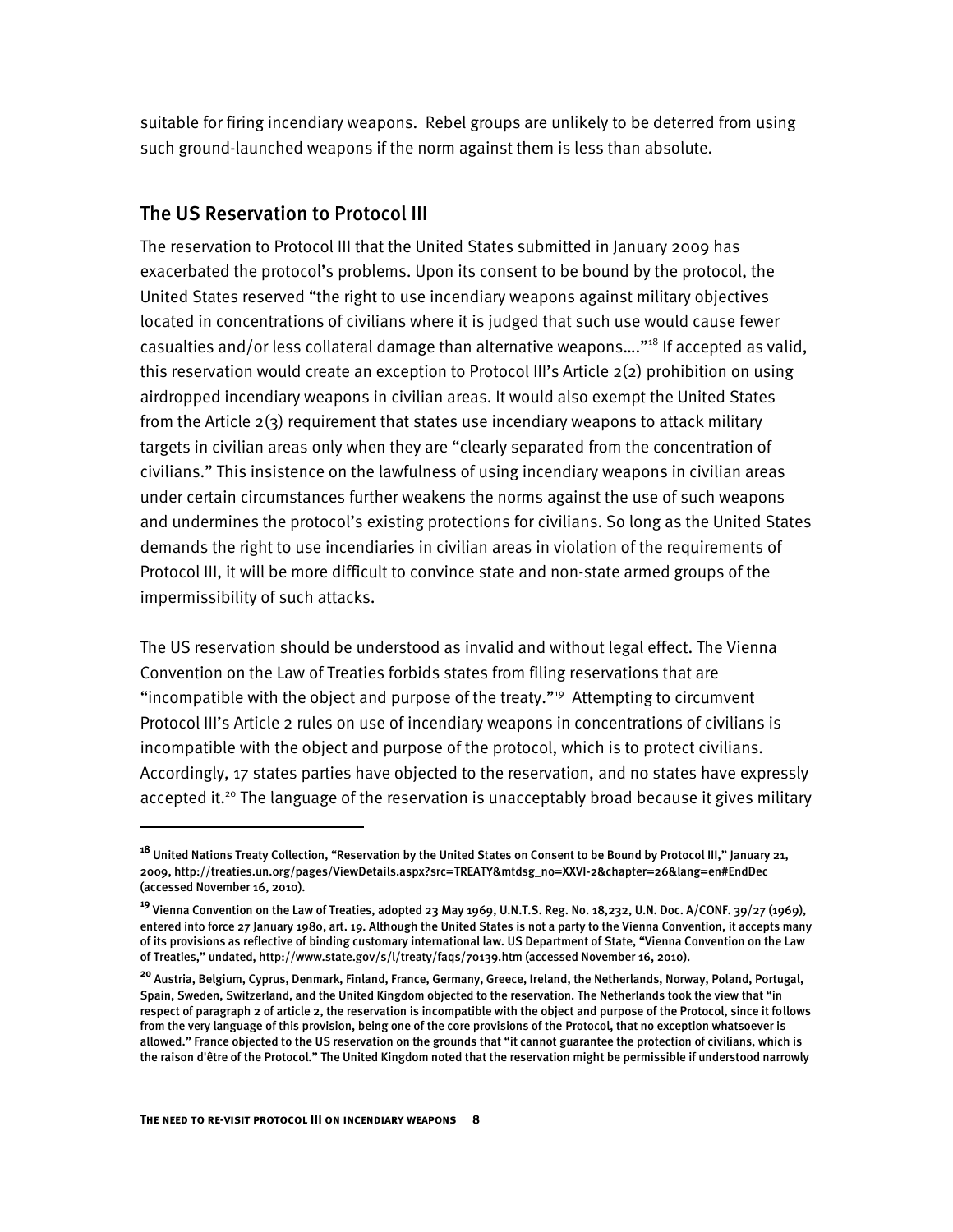commanders too much discretion to use incendiary weapons in concentrations of civilians. Even if the reservation is recognized as invalid, the fact that the United States could argue that it is permissible reflects a lack of clarity in Article 2.

#### Conclusion

j

Incendiary munitions continue to produce needless and unacceptable civilian suffering in conflicts around the world. The inadequacies of Protocol III should be addressed as part of a thorough review of its general status and operation during the CCW Fourth Review Conference in November 2011. In addition to reviewing issues of compliance and universalization, states parties should consider amending the protocol.

Possible reforms could include one or more of the following:

- Adoption of an effects-based definition of incendiary weapons Rather than defining incendiary weapons in terms of the intent of the designer or user, devices could be classified based on their actual effects. Under this approach, if a munition tends to have the substantial effect of causing burns and igniting fires through chemical combustion, the munition would be classified as an incendiary weapon even if it is designed or used primarily as an illuminant or screening device or for any other purpose. Focusing on a munition's substantial effects would better protect civilians by ensuring that all de facto incendiary weapons are subject to the same standards. The burden would fall on states to demonstrate that any incendiary effects of a munition are minimal and incidental enough for the munition to be excluded from the protocol's restrictions.
	- An explicit presumption against the lawfulness of their use

Because incendiary weapons often have substantial humanitarian costs, states could adopt a clear presumption that the risk to civilians of using such weapons substantially outweighs the concrete and direct military advantage expected from an attack. Such a presumption could apply to attacks against concentrations of civilians, or alternatively to all attacks. This approach would shift the burden on armed forces to prove their use of an incendiary weapon was acceptable.

 An outright prohibition on the use of all incendiary weapons in civilian areas All use of air-dropped incendiaries within concentrations of civilians is already prohibited under Article  $2(2)$ . States parties could extend the Article  $2(2)$  prohibition to proscribe also

as permitting only the use of incendiary weapons to destroy biotoxin facilities. United Nations Treaty Collection, "Convention on Prohibitions or Restrictions on the Use of Certain Conventional Weapons which may be deemed to be Excessively Injurious or to have Indiscriminate Effects," October 22, 2010,

http://treaties.un.org/pages/ViewDetails.aspx?src=TREATY&mtdsg\_no=XXVI-2&chapter=26&lang=en#EndDec (accessed October 22, 2010).